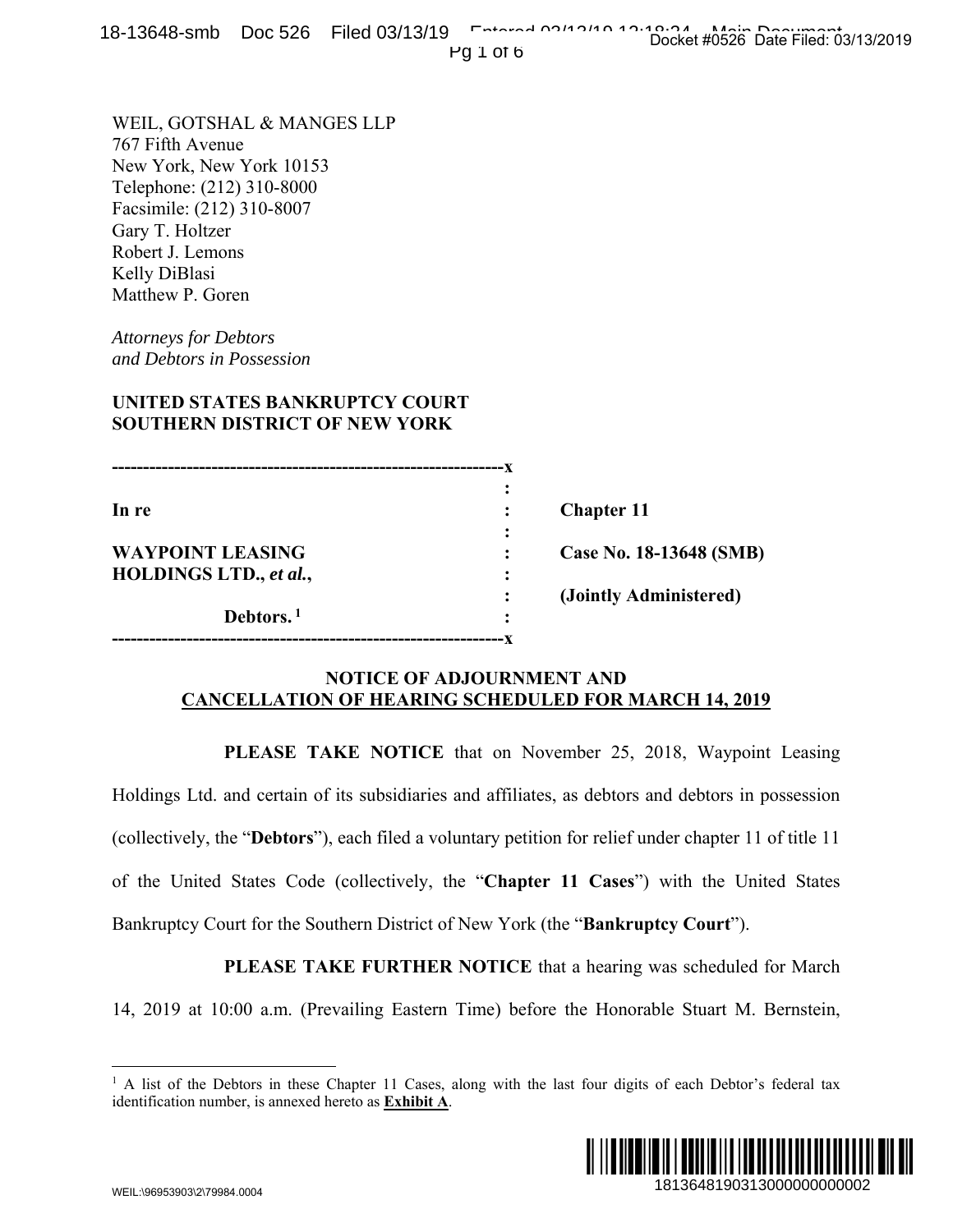#### 18-13648-smb Doc 526 Filed 03/13/19 Entered 03/13/19 12:18:24 Main Document Pg 2 of 6

United States Bankruptcy Judge, Bankruptcy Court, One Bowling Green, Room 723, New York, New York 10004 (the "**Hearing**").

**PLEASE TAKE FURTHER NOTICE** that at the request of the Debtors, the

Bankruptcy Court has adjourned all matters set for the Hearing to **March 28, 2019 at 10:00 a.m.** 

### **(Prevailing Eastern Time)**.

**PLEASE TAKE FURTHER NOTICE** that as a result of the adjournment, the

Hearing scheduled for March 14, 2019 at 10:00 a.m. (Prevailing Eastern Time) is **cancelled**.

Dated: March 13, 2019 New York, New York

> /s/ Robert J. Lemons WEIL, GOTSHAL & MANGES LLP 767 Fifth Avenue New York, New York 10153 Telephone: (212) 310-8000 Facsimile: (212) 310-8007 Gary T. Holtzer Robert J. Lemons Kelly DiBlasi Matthew P. Goren

*Attorneys for Debtors and Debtors in Possession*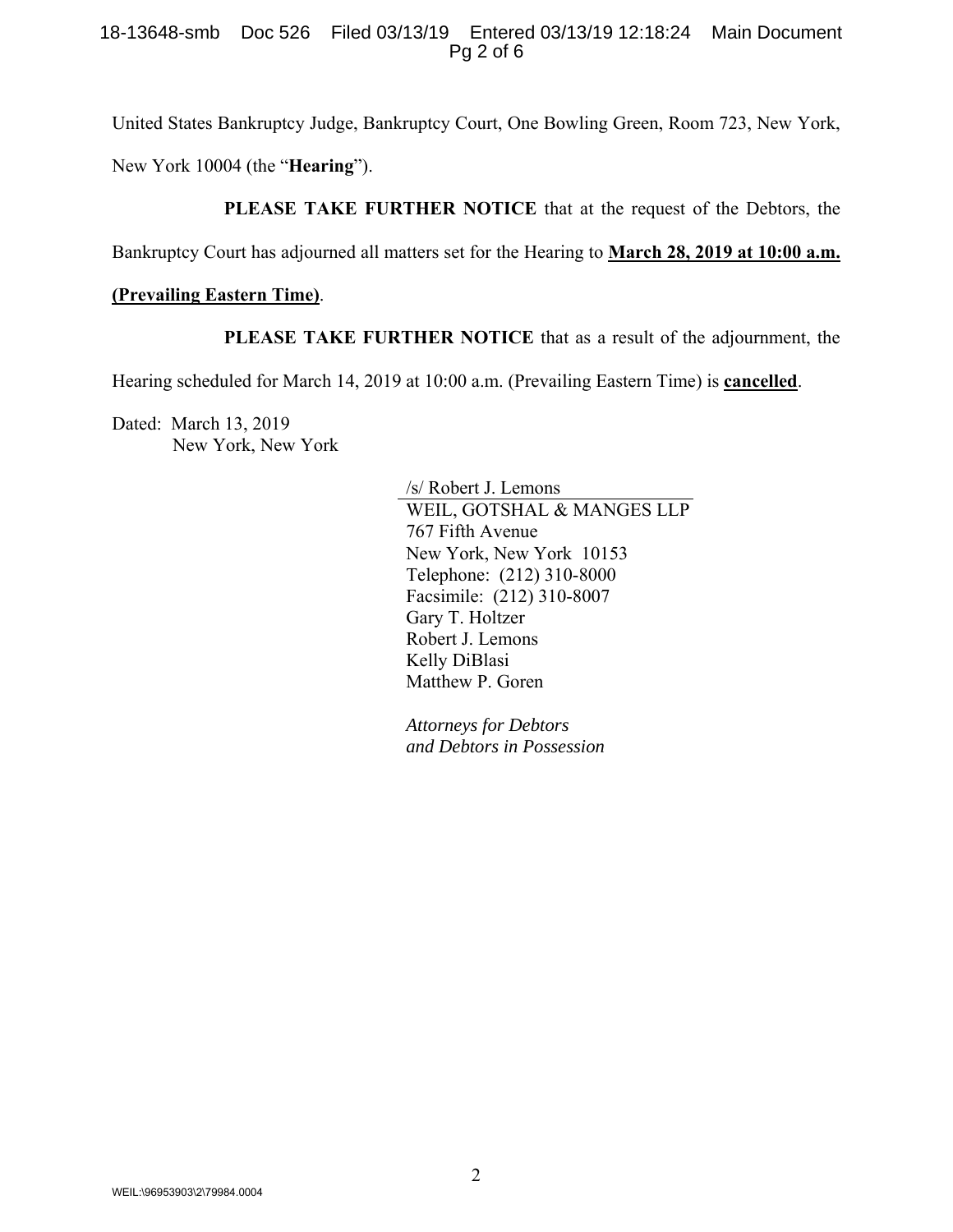18-13648-smb Doc 526 Filed 03/13/19 Entered 03/13/19 12:18:24 Main Document Pg 3 of 6

# **Exhibit A**

**Debtors**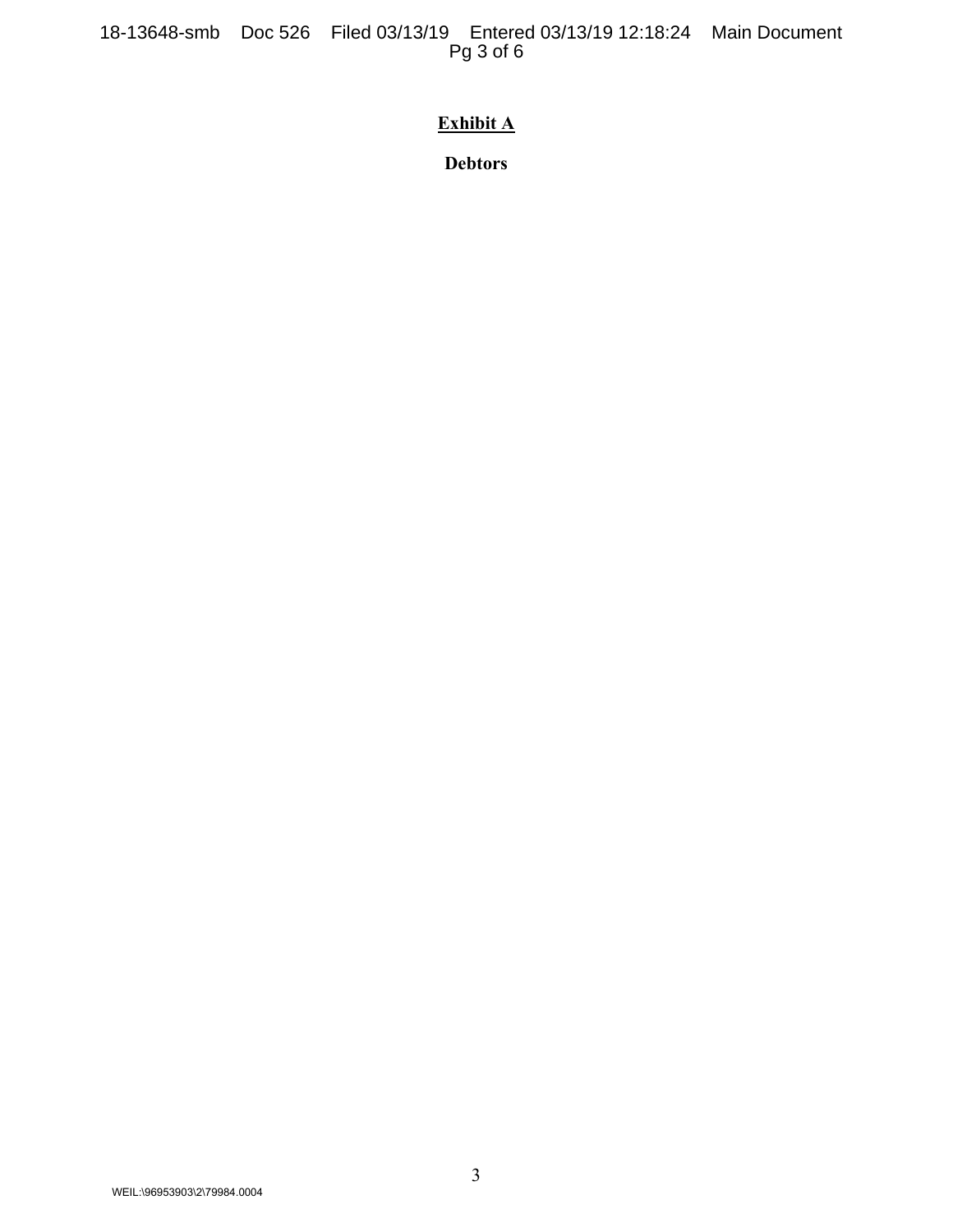| <b>Debtor</b>                             | Last 4<br>Digits of<br><b>Tax ID</b><br><b>Number</b> | <b>Debtor</b>                                         | Last 4<br>Digits of<br><b>Tax ID</b><br><b>Number</b> |
|-------------------------------------------|-------------------------------------------------------|-------------------------------------------------------|-------------------------------------------------------|
| Waypoint Leasing Holdings Ltd.            | 2899                                                  | <b>MSN 760682 Trust</b>                               | N/A                                                   |
| Waypoint Leasing (Luxembourg)<br>S.à r.l. | 7041                                                  | <b>MSN 920022 Trust</b>                               | N/A                                                   |
| Waypoint Leasing (Ireland)<br>Limited     | 6600                                                  | <b>MSN 920062 Trust</b>                               | N/A                                                   |
| Waypoint Asset Co 10 Limited              | 2503                                                  | <b>MSN 920125 Trust</b>                               | N/A                                                   |
| MSN 2826 Trust                            | N/A                                                   | <b>MSN 9229 AS</b>                                    | 7652                                                  |
| MSN 2879 Trust                            | N/A                                                   | Waypoint Asset Co 3A Limited                          | 6687                                                  |
| Waypoint Asset Co 11 Limited              | 3073                                                  | <b>MSN 41371 Trust</b>                                | N/A                                                   |
| MSN 2905 Trust                            | N/A                                                   | Waypoint Asset Euro 1A Limited                        | 9804                                                  |
| Waypoint Asset Co 14 Limited              | 1585                                                  | MSN 4466 Trust                                        | N/A                                                   |
| Waypoint Asset Co 15 Limited              | 1776                                                  | MSN 4469 Trust                                        | N/A                                                   |
| Waypoint Asset Co 3 Limited               | 3471                                                  | MSN 6655 Trust                                        | N/A                                                   |
| AE Helicopter (5) Limited                 | N/A                                                   | <b>Waypoint Leasing (Luxembourg)</b><br>Euro S.à r.l. | 8928                                                  |
| AE Helicopter (6) Limited                 | N/A                                                   | Waypoint Asset Co 1A Limited                          | 1208                                                  |
| <b>MSN 31141 Trust</b>                    | N/A                                                   | Waypoint Leasing Labuan 1A<br>Limited                 | 2299                                                  |
| <b>MSN 31492 Trust</b>                    | N/A                                                   | Waypoint Asset Co 1C Limited                          | 0827                                                  |
| MSN 36458 Trust                           | N/A                                                   | Waypoint Asset Co 1D Limited                          | 7018                                                  |
| <b>MSN 760543 Trust</b>                   | N/A                                                   | Waypoint Asset Co 1F Limited                          | 6345                                                  |
| <b>MSN 760551 Trust</b>                   | N/A                                                   | Waypoint Asset Co 1G Limited                          | 6494                                                  |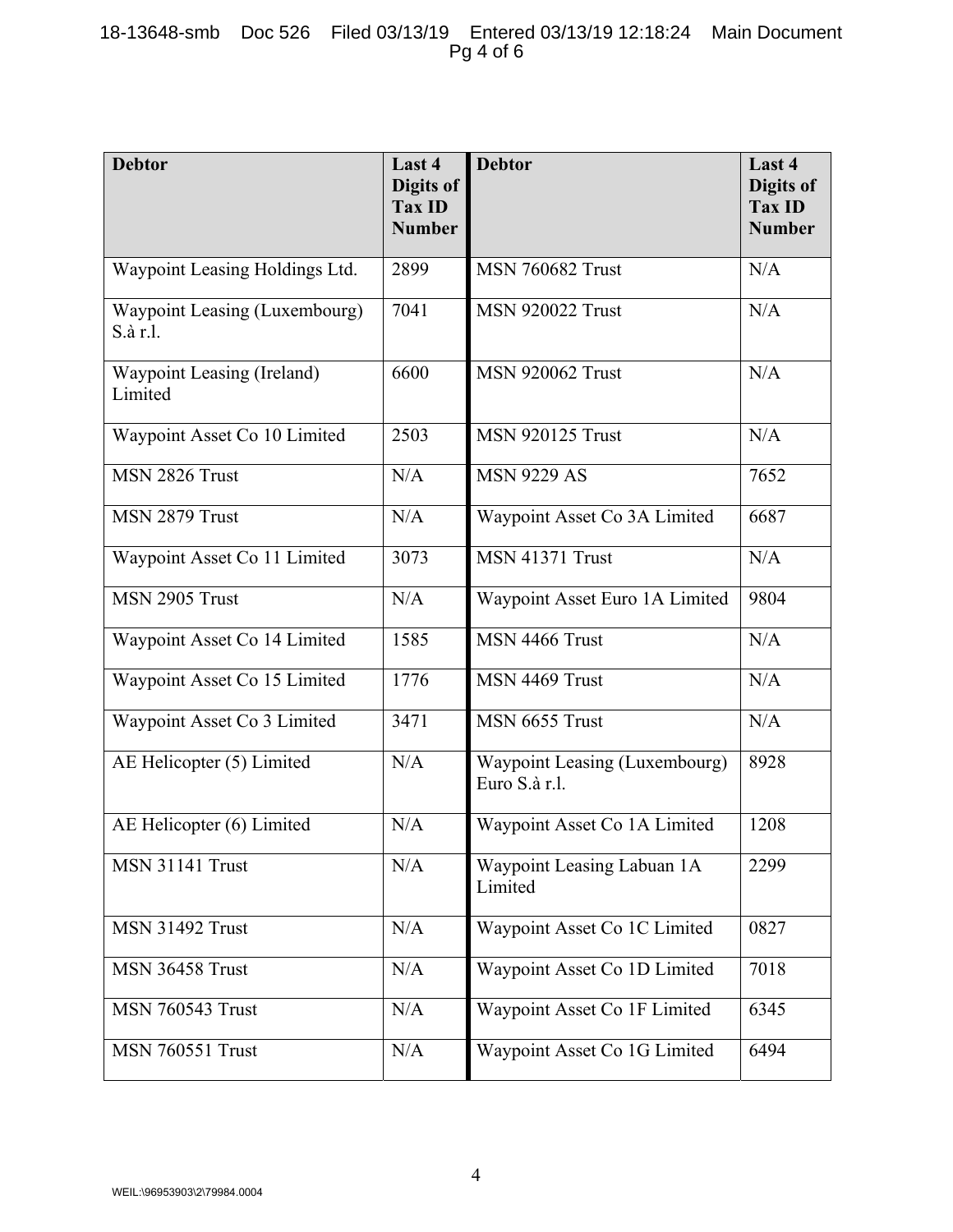## 18-13648-smb Doc 526 Filed 03/13/19 Entered 03/13/19 12:18:24 Main Document Pg 5 of 6

| <b>Debtor</b>                         | Last 4<br>Digits of<br><b>Tax ID</b><br><b>Number</b> | <b>Debtor</b>                  | Last 4<br><b>Digits of</b><br><b>Tax ID</b><br><b>Number</b> |
|---------------------------------------|-------------------------------------------------------|--------------------------------|--------------------------------------------------------------|
| <b>MSN 760581 Trust</b>               | N/A                                                   | Waypoint Asset Co 1H Limited   | 7349                                                         |
| <b>MSN 760628 Trust</b>               | N/A                                                   | Waypoint Asset Co 1J Limited   | 7729                                                         |
| <b>MSN 760631 Trust</b>               | N/A                                                   | <b>MSN 20159 Trust</b>         | N/A                                                          |
| MSN 6658 Trust                        | N/A                                                   | Waypoint Asset Funding 6 LLC   | 4964                                                         |
| Waypoint 760626 Business Trust        | N/A                                                   | Waypoint Asset Co 7 Limited    | 9689                                                         |
| MSN 7152 Trust                        | N/A                                                   | Waypoint Asset Euro 7A Limited | 2406                                                         |
| MSN 7172 Trust                        | N/A                                                   | Waypoint Asset Co 8 Limited    | 2532                                                         |
| Waypoint Asset Funding 3 LLC          | 4960                                                  | <b>MSN 31041 Trust</b>         | N/A                                                          |
| Waypoint Asset Malta Ltd              | 5348                                                  | <b>MSN 31203 Trust</b>         | N/A                                                          |
| Waypoint Leasing Labuan 3A<br>Limited | 8120                                                  | <b>MSN 31578 Trust</b>         | N/A                                                          |
| Waypoint Leasing UK 3A Limited        | 0702                                                  | <b>MSN 760617 Trust</b>        | N/A                                                          |
| Waypoint Asset Co 4 Limited           | 0301                                                  | <b>MSN 760624 Trust</b>        | N/A                                                          |
| Waypoint Asset Co 5 Limited           | 7128                                                  | <b>MSN 760626 Trust</b>        | N/A                                                          |
| MSN 1251 Trust                        | N/A                                                   | <b>MSN 760765 Trust</b>        | N/A                                                          |
| <b>MSN 14786 Trust</b>                | N/A                                                   | <b>MSN 920063 Trust</b>        | N/A                                                          |
| MSN 2047 Trust                        | N/A                                                   | <b>MSN 920112 Trust</b>        | N/A                                                          |
| MSN 2057 Trust                        | N/A                                                   | Waypoint 206 Trust             | N/A                                                          |
| Waypoint Asset Co 5B Limited          | 2242                                                  | Waypoint 407 Trust             | N/A                                                          |
| Waypoint Leasing UK 5A Limited        | 1970                                                  | Waypoint Asset Euro 1B Limited | 3512                                                         |
| Waypoint Asset Co 6 Limited           | 8790                                                  | Waypoint Asset Euro 1C Limited | 1060                                                         |
| <b>MSN 31042 Trust</b>                | N/A                                                   | <b>MSN 20012 Trust</b>         | N/A                                                          |
| <b>MSN 31295 Trust</b>                | N/A                                                   | <b>MSN 20022 Trust</b>         | N/A                                                          |